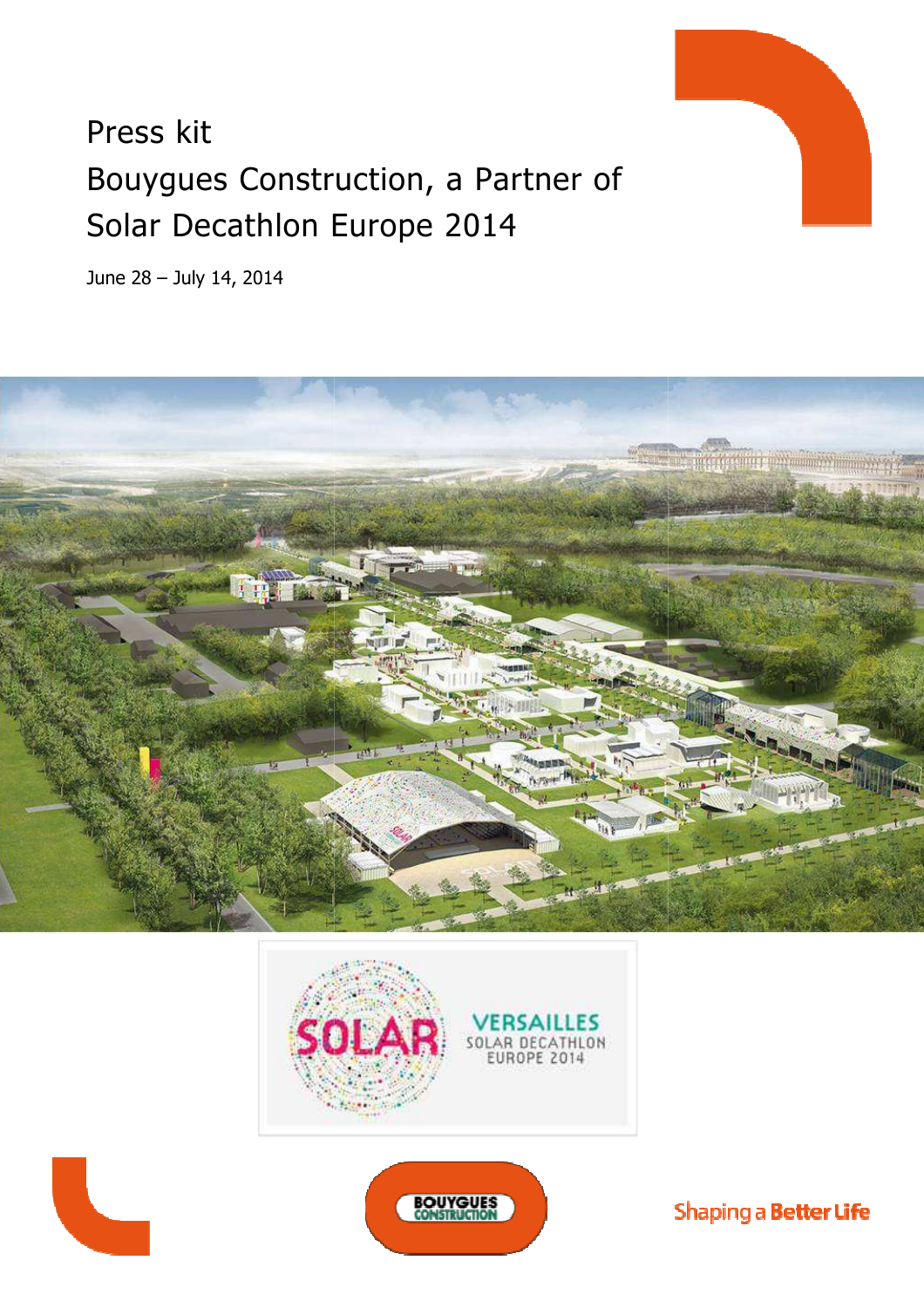## **Supporting innovation that will help develop sustainable homes for all**

For several years now, Bouygues Construction has been committed to a dynamic approach to innovation with a view to inventing the sustainable city of the future. Each year, the Group devotes half of its R&D budget to innovation and sustainable construction, with the aim of developing new solutions for constructing buildings that provide occupants with comfort and well-being, consume less energy and help protect the environment. Furthermore, the environment with comfort and well-being, consume less energy and help protect the environment. Furthermore, the environment<br>and sustainable construction form one of the four priority areas of its sustainable development strategy desig achieve its global ambition of shaping a better life. and sustainable construction form one of the four priority areas of its sustainable development strategy designed to<br>achieve its global ambition of shaping a better life.<br>It is in this context that Bouygues Construction is

challenges teams from universities and engineering schools around the world to design and build a full-scale, entirely functional solar-powered house.

Solar Decathlon was created in 2002 by the American Department of Energy. The European version of the competition was launched a few years ago. The first two events were hosted by Spain in the city of Madrid, in 2010 and 2012. They were a great success, attracting close to 20,000 visitors. Solar Decathlon Europe 2014 will be hosted by France, within a huge campus set up in the grounds of the Château de Versailles, from June 28 to July 14, 2014. 2014.

**Yves Gabriel, Chairman and Chief Executive Officer of Bouygues Construction, said: "Our commitment to** Solar Decathlon Europe 2014 is testimony to our determination to support innovation in favour of sustainable homes Solar Decathlon Europe 2014 is testimony to our determination to support innovation in favour of sustainable homes<br>for all. Inventing the sustainable town of the future is a challenge that clearly requires the mobilisation construction sector. But it also depends on the active contribution of governments, local authorities, academics, etc. Solar Decathlon is a unique opportunity to bring together all these players with a view to generating the innovative solutions that will shape the sustainable and self-sufficient towns and cities of the future." nments, local authorities, acade<br>with a view to generating the ir<br>i of the future."<br>**Thai**<br>y Bouygues Thai. Around thirty

## **A team in the competition sponsor tition sponsored by Bouygues Thai**

Bouygues Construction is supporting Thailand's KMUTT team, sponsored by Bouygues Tha students from the School of Architecture and Design at King Mongkut's University of Technology Thonburi students from the School of Architecture and Design at King Mongkut's University of Technology Thonburi<br>(KMUTT) will be competing with their Adaptive House project, which includes a concept called "Baan Chaan",



which means "terrace" in Thai.

The KMUTT team is the only South South-East Asian team taking part in the competition. Three other teams from Asia are competing, representing Japan, India and Taiwan. taking part in the competition. Three other teams fron<br>Asia are competing, representing Japan, India and<br>Taiwan.<br>The KMUTT team's challenge is to design a prototype

that can offer genuine resistance to small earthquakes, storms and, most importantly, the permanent threat of

flooding that strikes the lowlands of Bangkok, irrigated by the Choa Phraya river and a multitude of river branches. This is a major worry for the Thai people, particularly since the catastrophic floods of 2011. The project includes an ecological amphibious transport solution which is able to use land roads and/or canals, ensuring it is fully operational during periods of flooding.

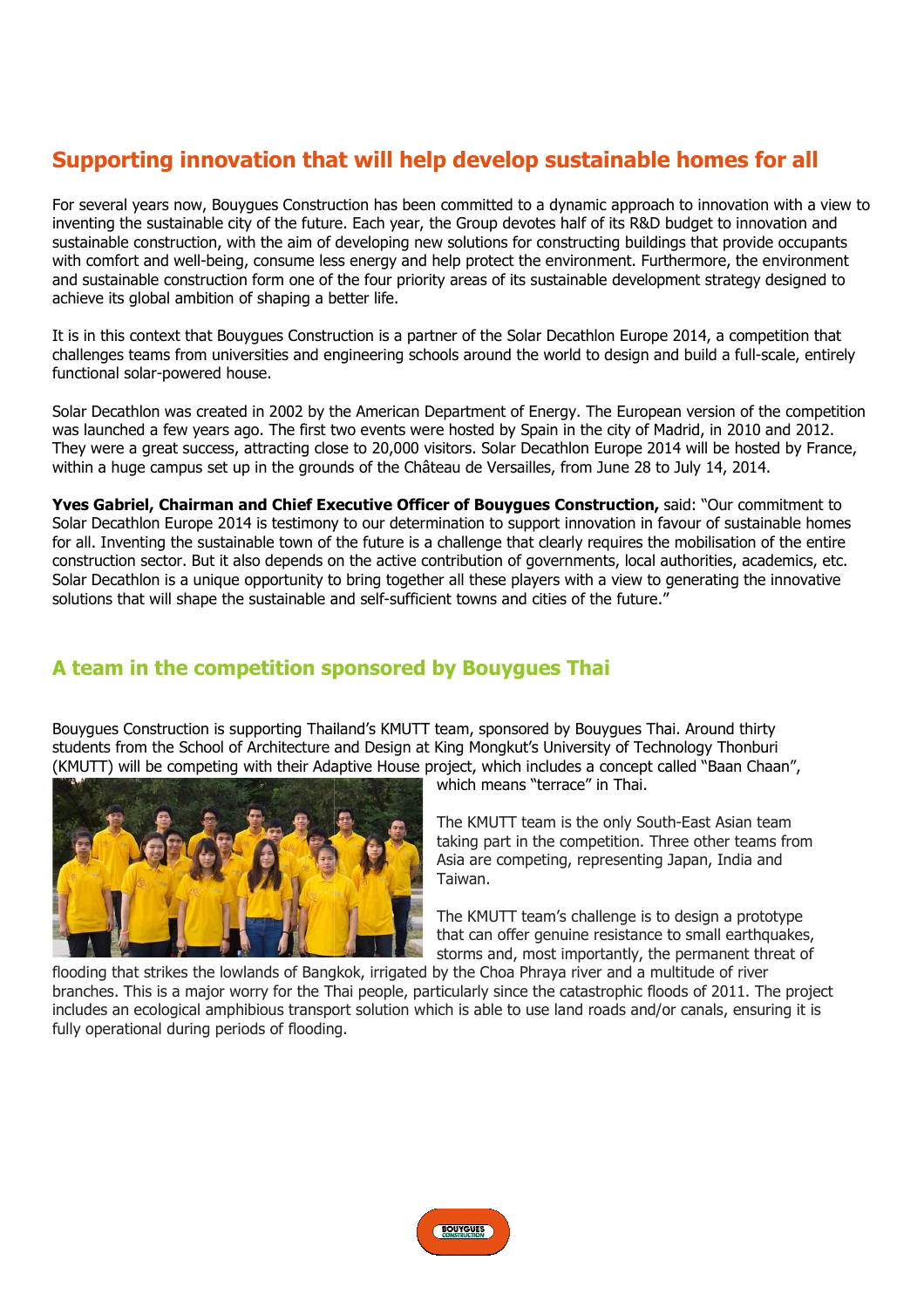The urban complex designed by the KMUTT team is divided into groups of several homes which share a common space – which will include an energy generation plant, a water retention pond and various public services – providing the houses with various public services – providing the houses with<br>communal space during natural catastrophes and allowing the sharing of resources. The project makes a meticulous choice of Green Label Label timber, which ensures the sustainable management of forestry resources, in order to limit the impact of the construction on Thailand's tropical forest forests.





recycling centre, as well as a small zone for the storage of equipment for emergencies and maintenance maintenance. The management of wastewater during times of flooding is a major health issue which the team has also addressed in the framework of the project.

Employees of Bouygues Thai, a subsidiary of Bouygues Construction, provided advice to members of the KMUTT team during the design phase. The team is also being given logistical support in France: a storage and preassembly area for the modules at Challenger (the head office of Bouygues Construction) and the organisation of a group of volunteers to give practical help in purchasing additional supplies and handling practical aspects of day-to-day life in France. Help has also been offered in the presentation of the strengths of the Adaptive House project (one of 10 scoring criteria for projects).

## A 70 m<sup>2</sup> stand to promote R&D and innovation of Bouygues Construction

Bouygues Construction will be present at the Solar Decathlon during the two weeks of the competition, and several aspects of its R&D and innovation policy will be highlighted on its stand.

A response to the environmental challenges raised by its activities and a source of growth for the company, sustainable construction is central to its research programmes. Bouygues Bouygues Construction devoted 51% of its R&D investment to A response to the environmental challenges raised by its activities and a source of growth for the company, sustainable<br>construction is central to its research programmes. Bouygues Construction devoted 51% of its R&D inves plan covering these issues in the context of Actitudes, its in-house sustainable development policy. Over and above the plan covering these issues in the context of Actitudes, its in-house sustainable development policy. Over and above the<br>technological implications, the plan concerns organisation, marketing and sales and worksite productio aims are to develop innovative and practical solutions at every level of the company that promote sustainable construction. Bouygues Construction has set up a new Innovation and Sustainable Construction division to design and develop solutions that meet the demands of its customers and of end users. It is responsible for reviewing stakeholders' expectations and for identifying and evaluating the new technologies, materials and tools that can help protect the environment, and it seeks to forecast market trends. The Group has selected a number of issues to work on, including:

**• Energy**: reduction of consumption in both new and renovated buildings, with the introduction of diagnosis, design and measurement tools that allow a genuine commitment on energy efficiency. market trends<br>and renovate<br>mitment on er<br>ped in-house,<br>ler study, prin<br>friendly produ

**• Carbon**: the CarbonEco® software tool, developed in-house, measures the carbon impact of buildings and structures. Low-carbon solutions are currently under study, primarily using concrete developed with Lafarge.

structures. Low-carbon solutions are currently under study, primarily using concrete developed with Lafarge.<br>• **Resources and materials**: a database of eco-friendly products is available to entities, and procedures have be introduced to reduce water consumption in buildings.

**• Biodiversity**: methodological guides on urban biodiversity have been written and work on optimizing compensatory measures continues.

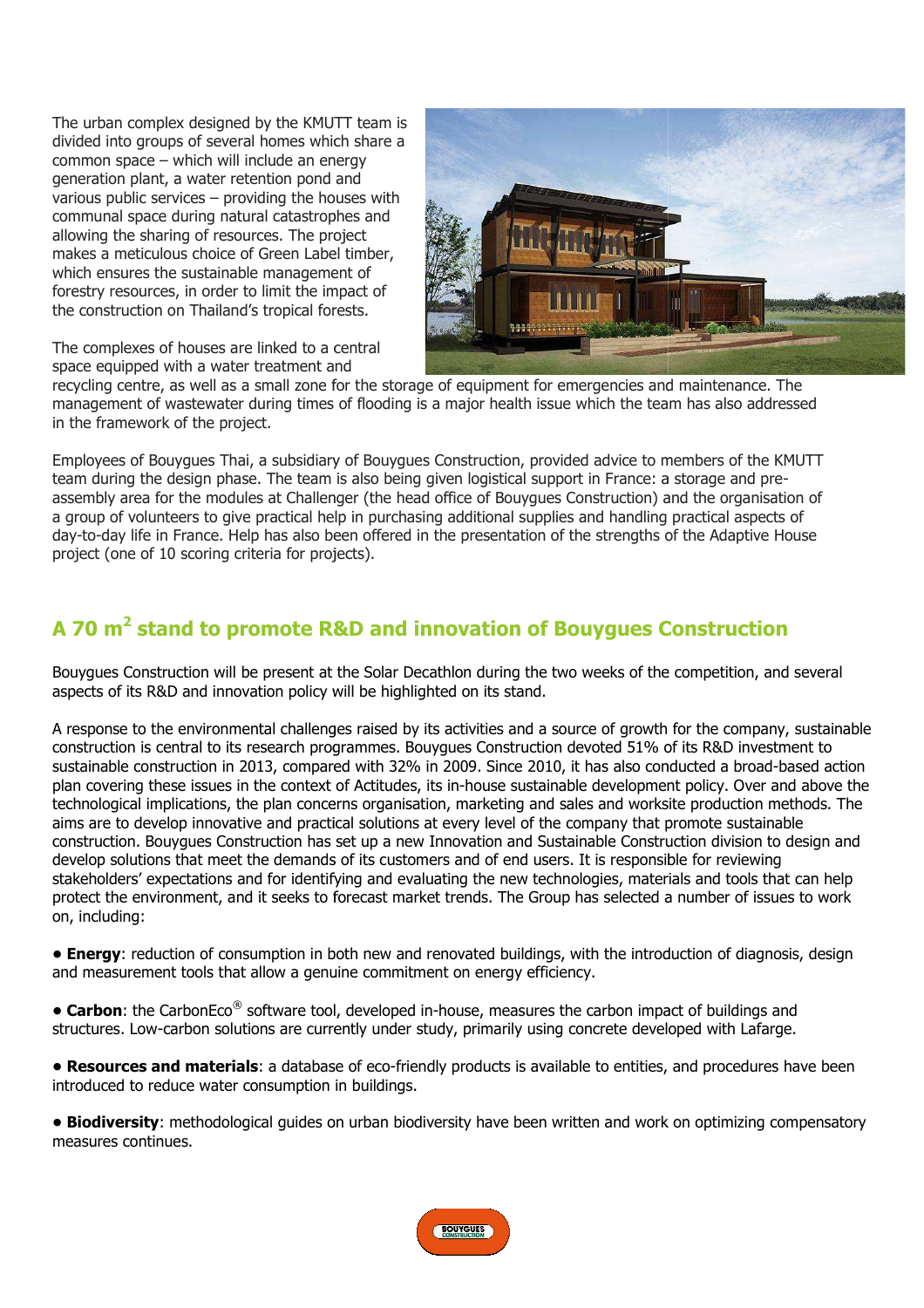**• Health and comfort**: several interior air quality measurement campaigns have been carried out in order to reduce the level of pollutants.

• Uses: Bouygues Construction organises awareness-raising for users of buildings, showing them the eco-actions they can adopt in order to achieve better control of their energy consumption.

**• Eco-design**: in conjunction with the CSTB, the Group has developed Elodie®, a multi-criteria tool that assesses the life-cycle of buildings.

**• Construction sites**: a series of innovations have been developed to improve working conditions on construction sites (a robotised sander for ceilings and a robotised formwork formwork-cleaner, etc).

## **Displays on the Bouygues Construction stand**

Presentation of **digital modelling** at Bouygues Construction and a demonstration of the 3D model of the KMUTT team's project sponsored by Bouygues Thai: as well as a terminal displaying Bouygues Construction's "BIM Book" and



tablet, there is a touchscreen showing 3D modelling of the Thai project. ulti-criteria tool that as<br>king conditions on cons<br>fing conditions on cons<br>es Construction's "BIM<br>there is a touchscreen :<br>ng of the Thai project.

**A "serious g game" on the renovation of Challenger, the head office of Bouygues Construction** : players become expert experts in renovation. By answering a series of nine questions, they

devise a combination of solutions for renovating Challenger, taking account of three criteria: performance, price and environmental impact. Their solutions are then compared with those that were actually selected for the renovation of Challenger.